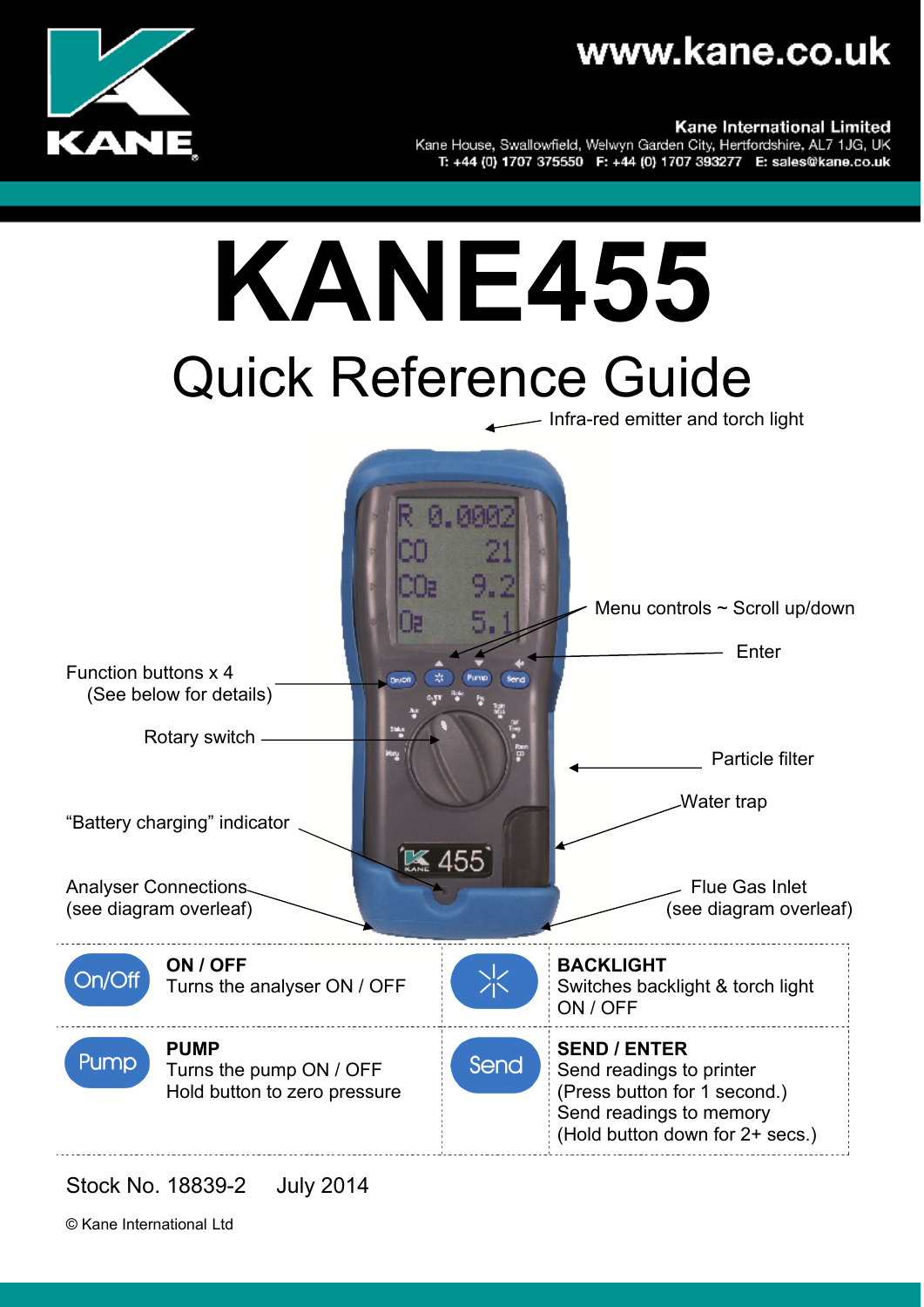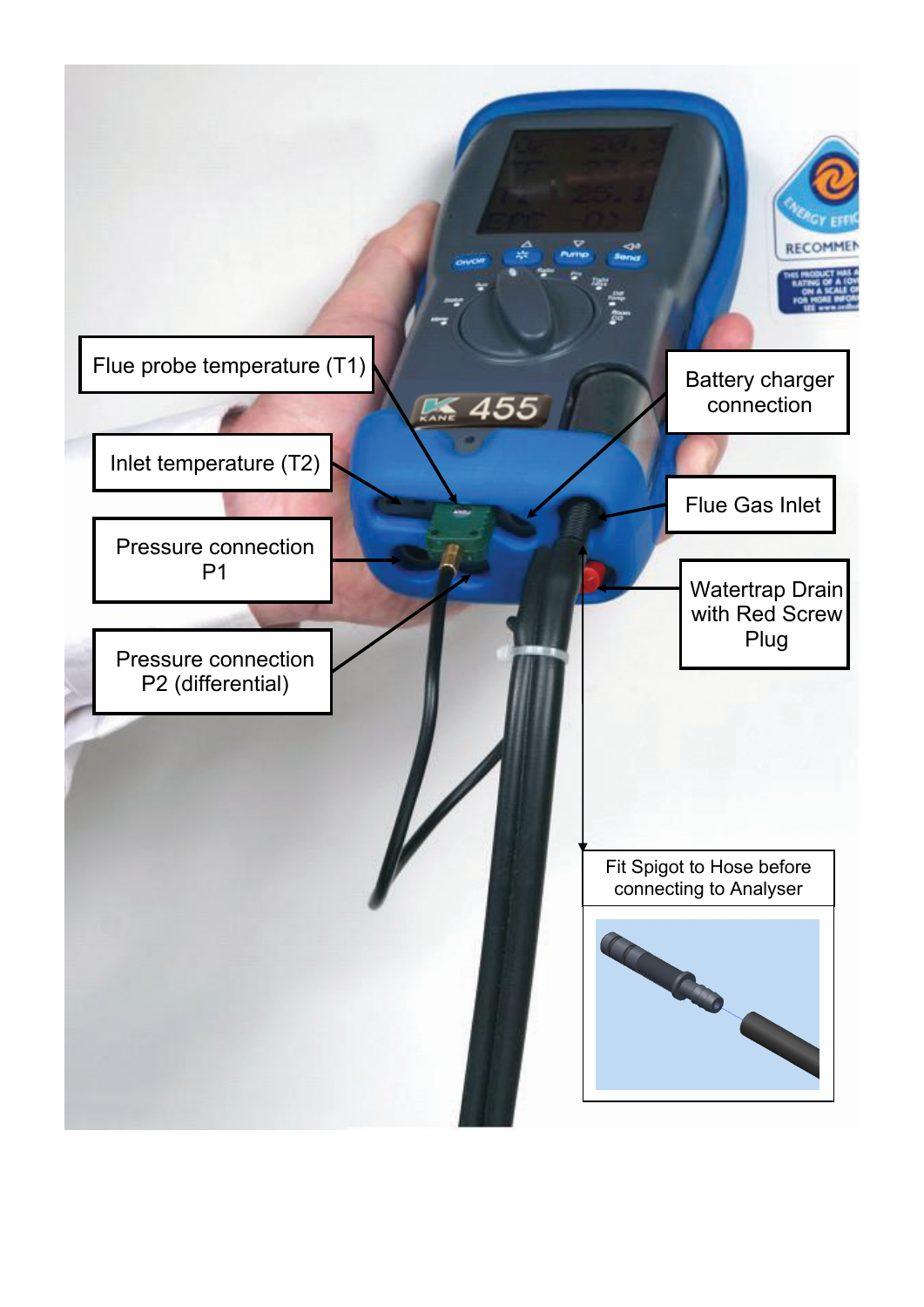#### 1. BEFORE USING ANALYSER CHECK THE FOLLOWING:

Particle filter is not dirty inside Water trap and flue probe hose are empty of water Water trap and red screw plug are fitted correctly to the analyser Flue probe hose is connected properly to the flue gas inlet Flue probe temperature plug is connected into T1 temperature connection

#### *Please read the Safety Warnings in the User Manual*

#### 2. FRESH AIR PURGE

Position the flue probe in fresh air, then press the "On/Off" button. The analyser autocalibrates for approximately 90 seconds. When complete…

Select "Ratio" on the dial. **In fresh air the CO reading = 0ppm** Select "O<sub>2</sub>/Eff" on the dial. In fresh air the O<sub>2</sub> reading = 20.9% Select "Status" on the dial to view the following…

STATUS display

| <b>BAT</b> | 59 - Battery status. If less than 20 recharge or replace, (see section 10)           |
|------------|--------------------------------------------------------------------------------------|
|            | 11 : 46 : 29 $\parallel$ - Current time. Can be set via the "Menu", (see section 11) |
| 15/05/08   | - Current date. Can be set via the "Menu", (see section 11)                          |
| <b>CAL</b> | 283 - Number of days until next check and calibration is required                    |

Note: Boiler inlet air temperature can either be…

a) Set automatically by the flue probe during the fresh air purge

or b) Continuously measured if a thermocouple is plugged into the T2 socket

#### 3. COMBUSTION TESTS

Select "Ratio" on the dial to check that the analyser is set for the correct fuel. To change fuel select MENU / SETUP / SET FUEL then use scroll and enter, (see section 11).

Position the flue probe as per the boiler manufacturer's instructions; typically the tip of the flue probe is inserted to the centre of the flue. The readings will stabilise after 60 seconds assuming the boiler conditions are stable.

The rotary switch can be used to display the following information…

RATIO display

|                   | $NAT$ GAS $\vert$ - Fuel type can be changed via "Menu", (see section 11)                                |
|-------------------|----------------------------------------------------------------------------------------------------------|
|                   |                                                                                                          |
|                   | COP 12 - Carbon Monoxide, (ppm)                                                                          |
| CO <sub>2</sub> % | $\begin{array}{ c c c c c } \hline \quad 8.8 & \quad \text{-- Carbon Dioxide, (%)} \ \hline \end{array}$ |

Press SEND to print a full combustion test. (Also sends to PC if Wireless module fitted). Hold SEND for 2+ seconds to log a full combustion report.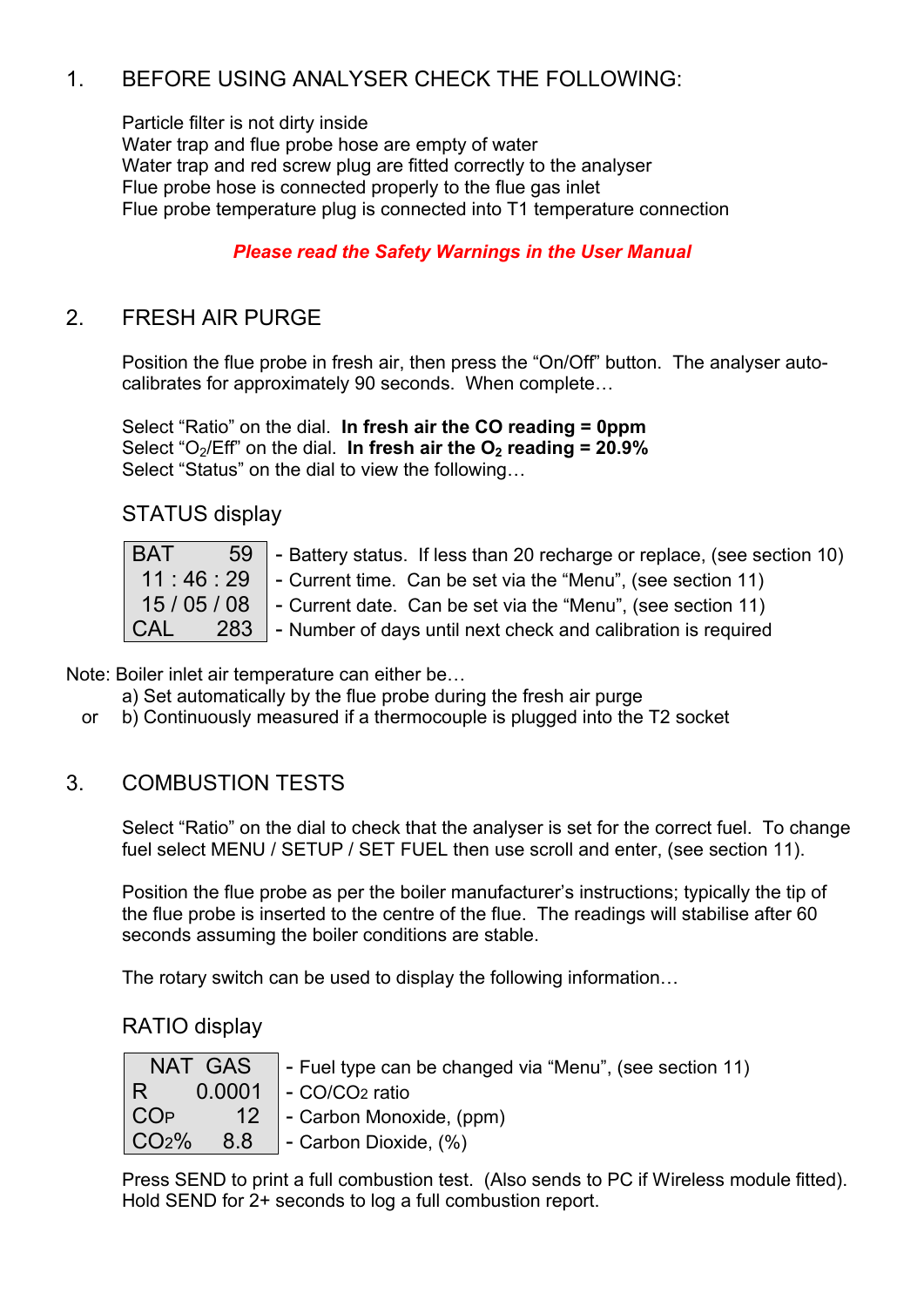O2/EFF display

| O <sub>2</sub> % |      | 5.4 - Oxygen left after combustion. Should be 20.9% in fresh air.                    |
|------------------|------|--------------------------------------------------------------------------------------|
| l TFc            |      | 55.1 - Flue temperature, $(^{\circ}C)$                                               |
| l Tlc l          |      | 17.2 $\vert$ - Inlet temperature. Normally set by flue probe during fresh air purge. |
| EfC%             | 98.3 | $\blacksquare$ - Condensing boiler efficiency (EfC). Can be changed via "Menu"       |

Press SEND to print a full combustion test. (Also sends to PC if Wireless module fitted). Hold SEND for 2+ seconds to log a full combustion report.

#### AUX display

| O <sub>2</sub> % | 20.9 |  |
|------------------|------|--|
| COP              | 00   |  |
| 11:55:02         |      |  |
| BAT              | 59   |  |

The default AUX (auxiliary) display is shown The parameters on lines 1, 2, 3 and 4 can be set independently To customise the AUX display select MENU / SCREEN / AUX. They remain the AUX parameters until changed again by the user.

Press SEND to print a full combustion test. (Also sends to PC if Wireless module fitted). Hold SEND for 2+ seconds to log a full combustion report.

#### 4. PRESSURE TEST (Also see section 9)

Select "Prs". The pump stops. Press the PUMP button to auto-zero the pressure sensor. Using the black connectors and manometer hose connect to P1 for single pressure or P1 and P2 for differential pressure.

#### PRS display

| <b>PRESSURE</b> | - Defaults to smoothing 'off' on start-up. Can be changed via "Menu".  |  |  |
|-----------------|------------------------------------------------------------------------|--|--|
| $-0.04$<br>. PZ | - Defaults to 'low' resolution on start-up. Can be changed via "Menu". |  |  |
| mbar            | - Pressure units can be changed via "Menu".                            |  |  |
| 12:56:29        | - Displays time to enable manually timed tests.                        |  |  |

Press SEND to print a pressure test. (Also sends to PC if Wireless module fitted). Hold SEND for 2+ seconds to log a pressure report.

#### 5. LET-BY and TIGHTNESS TESTING (Also see section 9)

Select "Tightness". The pump stops. Press the PUMP button to auto-zero the pressure sensor. Select "yes" or "no" for the let-by test by using  $\triangle$  or  $\nabla$ , then press  $\overleftrightarrow{\nabla}$ . Connect from the test point to P1 using a black connector and manometer hose. Adjust the gas

pressure as you would with a "U" tube manometer. Press  $\bigvee^{\text{L}}$  to start either the let-by test or the stabilisation period…

| LET BY |       | - Let-by test display.                                        |
|--------|-------|---------------------------------------------------------------|
| P1     | 10.35 | - Pressure at the start of the let-by test                    |
| P2     |       | $\vert$ 10.35 $\vert$ - Real time pressure reading            |
| TIME   | 59    | - Let-by default time is 1 minute. Can be changed via "Menu". |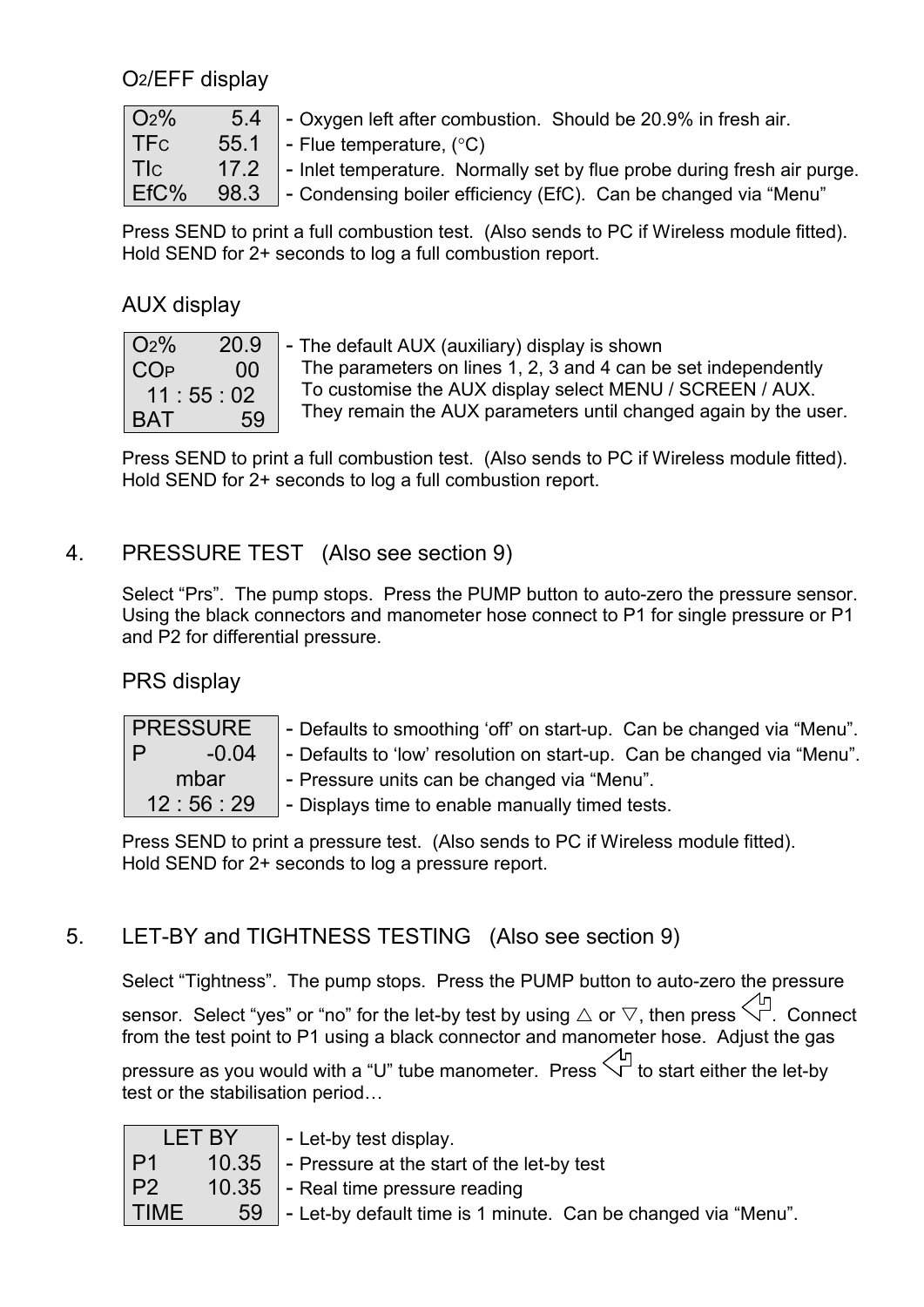When complete adjust the gas pressure if necessary then press  $\sqrt{q}$  to start the stabilisation period…

|             |  | STABIL'N   - Stabilisation display.                                       |
|-------------|--|---------------------------------------------------------------------------|
| P1          |  | 20.00 - Real time pressure reading                                        |
| mbar        |  |                                                                           |
| <b>TIME</b> |  | 59   - Stabilisation default time is 1 minute. Can be changed via "Menu". |

When complete adjust the gas pressure if necessary then press  $\Diamond^{\text{L}}$  to start the tightness test…

| <b>TIGHTN'S</b> |  | $\blacksquare$ - Tightness test display.                             |
|-----------------|--|----------------------------------------------------------------------|
| $\mathsf{P}1$   |  | 20.33 - Pressure at start of tightness test                          |
| P <sub>2</sub>  |  | 20.33 - Real time pressure reading                                   |
| <b>TIME</b>     |  | 119 - Tightness default time is 2 minute. Can be changed via "Menu". |

When complete the display will show…

| LOG          | 06 | $\vert$ - Let-by and tightness test are automatically stored as a log number        |
|--------------|----|-------------------------------------------------------------------------------------|
| P1           |    | 20.33 - Pressure at start of tightness test                                         |
| P2           |    | 20.26 - Pressure at end of tightness test                                           |
| <b>PRINT</b> |    | $\sqrt{\frac{1}{2}}$ - The test can be printed immediately or later from the memory |

Note: The analyser's memory can store up to 20 tightness tests. Tightness tests are logged automatically therefore the tightness section of the memory will be full after the  $20<sup>th</sup>$ tightness test is complete. Before the  $21<sup>st</sup>$  tightness test can be performed the tightness section of the memory must be cleared. To do this select MENU / REPORT /

TIGHTN'S / DEL ALL / YES then press  $\lesssim^{\mathbb{F}}$ 

#### 6. DIFFERENTIAL TEMPERATURE

Select "Diff Temp" to measure flow, return and differential temperatures

DIFF TEMP display

| TEMP            |      |  |
|-----------------|------|--|
| T1c             | 60.1 |  |
| T <sub>2c</sub> | 47.0 |  |
| $\triangle$ Tc  | 13.1 |  |

- Pump automatically switches off when dial is moved to Diff Temp

- Use the T1 connection for the flow temperature sensor

- Use the T2 connection for the return temperature sensor

- Real time temperature difference

Press SEND to print a differential temperature test. (Also sends to PC if Wireless module fitted).

Hold SEND for 2+ seconds to log a differential temperature report.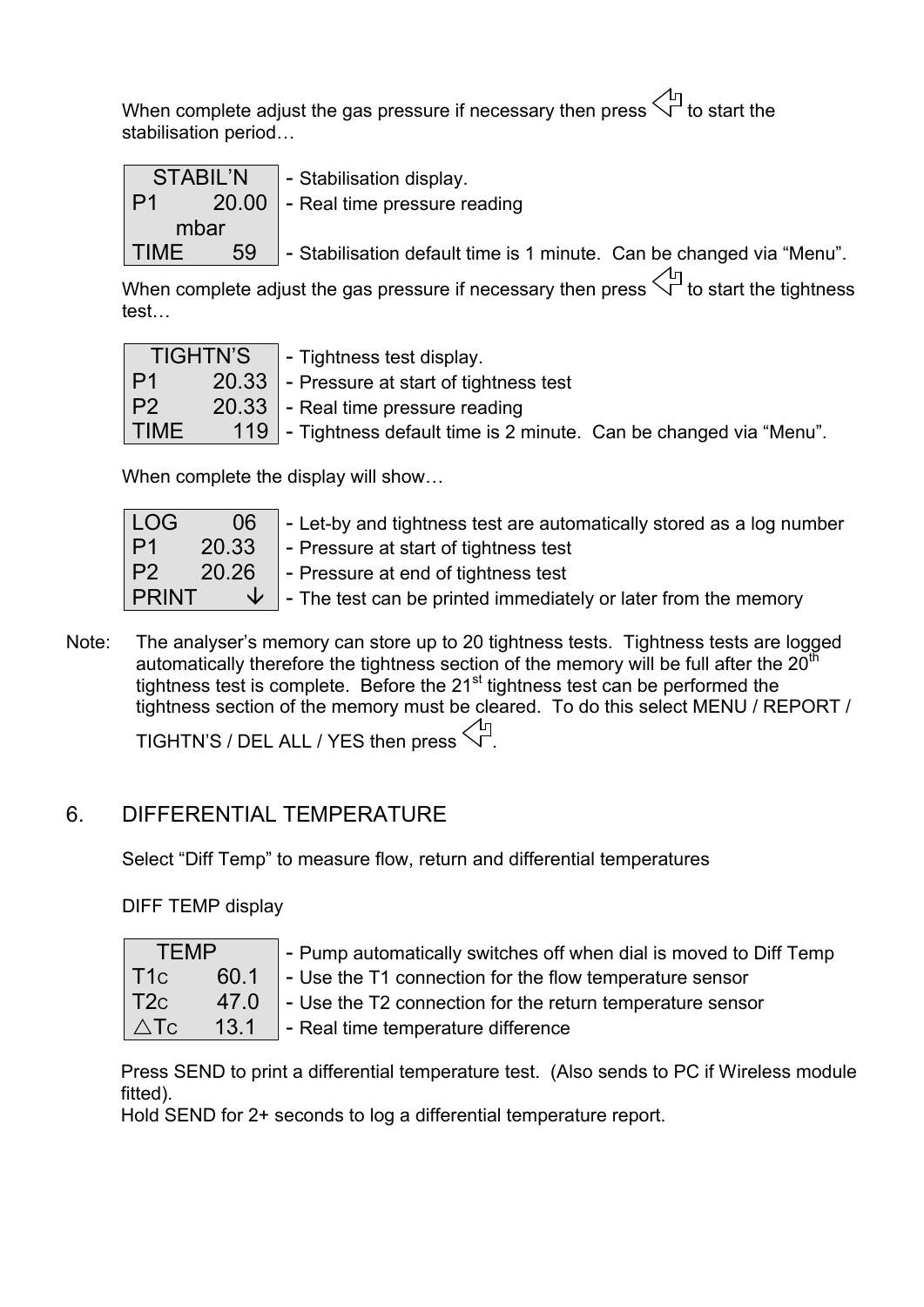#### 7. ROOM CO TESTING

Select "Room CO" for CO investigations. Please refer to user manual.

ROOM CO display

| <b>ROOM</b>     | CO   - Duration of this test is variable from 0 to 30 minutes as per BS7967  |
|-----------------|------------------------------------------------------------------------------|
| CO <sub>P</sub> | $\begin{bmatrix} 00 \end{bmatrix}$ - Real time CO reading, (ppm)             |
| <b>TEST</b>     | 14 $\vert$ - Test 00 = start. To stop the Room CO test press the PUMP button |
| LOG             | 01 - The complete Room CO test is automatically stored as a log number       |

#### 8. OTHER DISPLAY CODES

 $-PO- = Pump$  Off

-OC- = Open Circuit on temperature input

#### 9. FOR BEST PRESSURE SENSOR ACCURACY

- 1) Switch the analyser on for 5 minutes to let the temperature stabilise.
- 2) Zero the pressure sensor when the analyser in the exact position that it will be used.

#### 10. TO FULLY CHARGE NiMH RECHARGEABLE BATTERIES

- 
- 1) The analyser must be switched on.<br>2) Connect the charger and switched i 2) Connect the charger and switched it on; charging indicator illuminates.
- 3) Switch the analyser off; the display will show "BATTERY CHARGING".
- 4) The BAT status number of fully charged NiMH batteries is typically 70+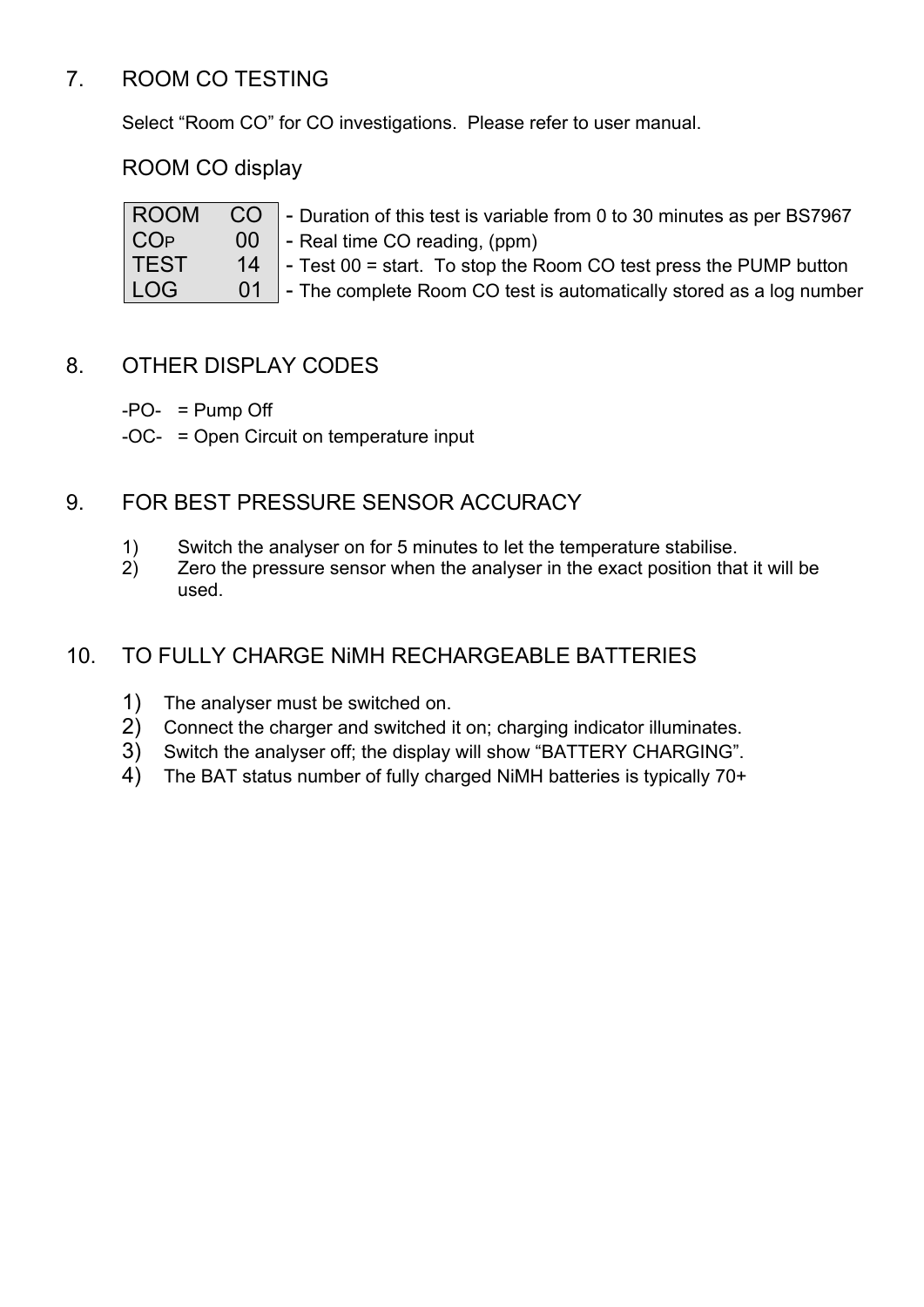#### 11. USING THE MENU

Select "Menu" on the rotary switch and navigate using the function buttons…

| $=$ Scroll up<br>$\triangle$ |                                | $\triangledown$<br>$=$ Scroll down<br>$=$ Enter                                                                                                                                                                            |
|------------------------------|--------------------------------|----------------------------------------------------------------------------------------------------------------------------------------------------------------------------------------------------------------------------|
| <b>MAIN MENU</b>             | <b>SUB MENU</b>                | <b>OPTIONS / COMMENTS</b>                                                                                                                                                                                                  |
|                              |                                |                                                                                                                                                                                                                            |
| <b>SETUP</b>                 | <b>SET FUEL</b>                | NAT GAS, L OIL (28/35 sec), PROPANE, BUTANE, LPG, PELLETS<br>(Wood)                                                                                                                                                        |
|                              | $N \leftarrow C \rightarrow G$ | $EfN$ = nett efficiency, $EfG$ = gross efficiency, $EfC$ = condensing efficiency                                                                                                                                           |
|                              | <b>SET TIME</b>                | Uses Military time. $7am = 07:00$ , $7pm = 19:00$                                                                                                                                                                          |
|                              | <b>SET DATE</b>                | Uses DD-MM-YY format                                                                                                                                                                                                       |
|                              |                                |                                                                                                                                                                                                                            |
| <b>PRESSURE</b>              | <b>SMOOTH</b>                  | OFF = normal response. $ON =$ slower (damped) response                                                                                                                                                                     |
|                              | <b>RESOLVE</b>                 | $LOW = normal$ . HIGH = displays to an extra decimal place                                                                                                                                                                 |
|                              | <b>PS UNITS</b>                | mbar, mmH <sub>2</sub> O, Pa, kPa, PSI, mmHg, hPa, $InH2O$                                                                                                                                                                 |
|                              | <b>TIMES</b>                   | LET-BY = Set duration of let-by test in minutes. Default = 1 minute<br>STABIL'N = Set duration of stabilisation in minutes. Default = 1 minute<br>TIGHTN'S = Set duration of tightness test in minutes. Default = 2 minute |

| <b>REPORT</b> | COMB'N          | Stored combustion tests, VIEW, DEL ALL or EXIT<br>$(max = 99 \text{ tests})$         |
|---------------|-----------------|--------------------------------------------------------------------------------------|
|               | <b>PRESSURE</b> | Stored pressure tests, VIEW, DEL ALL or EXIT<br>$(max = 20 tests)$                   |
|               | <b>TIGHTN'S</b> | Stored let-by and tightness tests, VIEW, DEL ALL or EXIT,<br>$(20 \text{ tests})$    |
|               | <b>TEMP</b>     | Stored differential temperature tests, VIEW, DEL ALL or EXIT<br>$(20 \text{ tests})$ |
|               | ROOM CO         | Stored room CO tests, VIEW, DEL ALL or EXIT<br>$(max = 20 \text{ tests})$            |

| <b>SCREEN</b> | <b>CONTRAST</b> | Factory setting is 04                                                                                             |
|---------------|-----------------|-------------------------------------------------------------------------------------------------------------------|
|               | <b>AUX</b>      | Enables users to customise the parameters on the AUX display<br>User can set any parameter on lines 1, 2, 3 and 4 |
|               | <b>HEADER</b>   | Sets printout header, 2 lines, 20 characters per line                                                             |
|               |                 |                                                                                                                   |

| <b>SERVICE</b> | <b>CODE</b> | Password protected for authorised service agents. Leave set to 0000. |
|----------------|-------------|----------------------------------------------------------------------|
|                |             |                                                                      |

*To EXIT EACH Sub MENU select EXIT.*

*To EXIT the MENU move the rotary switch to any position other than "Menu".*

*Any changes that have not been "entered" will be ignored.*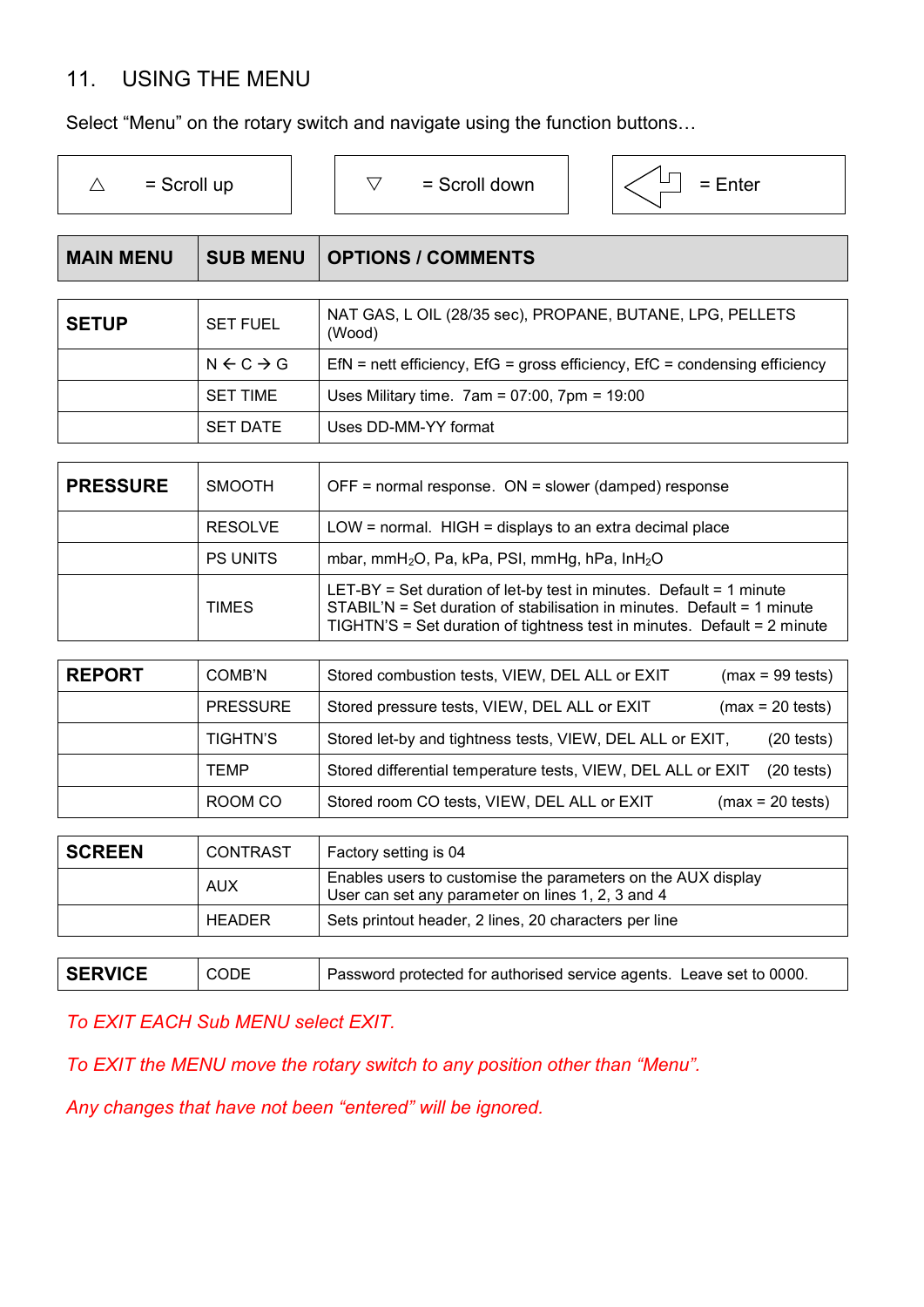### 12. Printouts

| KANE455 V 1.00B                          |                    |             | KANE455 V 1.00B                                             |      |                | KANE455 V 1.00B                          |                            |                |
|------------------------------------------|--------------------|-------------|-------------------------------------------------------------|------|----------------|------------------------------------------|----------------------------|----------------|
| YOUR COMPANY NAME &<br>PHONE NUMBER HERE |                    |             | YOUR COMPANY NAME &<br>PHONE NUMBER HERE                    |      |                | YOUR COMPANY NAME &<br>PHONE NUMBER HERE |                            |                |
| SERIAL NO. 000000000                     |                    |             | SERIAL NO. 000000000                                        |      |                | SERIAL NO. 000000000                     |                            |                |
| <b>DATE</b>                              |                    | 01/07/14    | <b>PRESSURE</b>                                             |      |                | <b>DIFF TEMP</b>                         |                            |                |
| <b>TIME</b>                              |                    | 12:00:08    | <b>DATE</b>                                                 |      | 01/07/14       | <b>DATE</b>                              |                            | 01.07/14       |
| <b>COMBUSTION</b>                        |                    |             | <b>TIME</b>                                                 |      | 12:00:08       | <b>TIME</b>                              |                            | 12:00:08       |
| <b>FUEL</b>                              |                    | NAT GAS     | <b>PRS</b>                                                  | mbar | $-0.037$       | T1                                       | $^{\circ}C$                | 60.1           |
| O <sub>2</sub>                           | $\%$               | 5.4         |                                                             |      |                | T2                                       | $^{\circ}$ C               | 47.0           |
| CO <sub>2</sub>                          | $\%$               | 8.8         |                                                             |      |                | $\Delta T$                               | $^{\circ}C$                | 13.1           |
| CO<br><b>FLUE</b>                        | Ppm<br>$^{\circ}C$ | 12<br>55.1  | Customer                                                    |      |                |                                          |                            |                |
| <b>INLT</b>                              | $^{\circ}C$        | 17.2        | Appliance                                                   |      |                | Customer                                 |                            |                |
| <b>NETT</b>                              | $^{\circ}$ C       | 37.9        |                                                             |      |                |                                          |                            |                |
|                                          |                    |             | Ref.                                                        |      |                | Appliance                                |                            |                |
| <b>EFF</b><br>LOSSES                     | (C)                | 98.3<br>1.7 |                                                             |      |                | Ref.                                     |                            |                |
| <b>XAIR</b>                              | $\%$               | 34.8        |                                                             |      |                |                                          |                            |                |
|                                          |                    |             |                                                             |      |                |                                          |                            |                |
| Cal. due on 01/07/15                     |                    |             | KANE455 V 1.00B                                             |      |                |                                          |                            |                |
| CO/CO <sub>2</sub>                       |                    | 0.0001      | YOUR COMPANY NAME &<br>KANE455 V 1.00B<br>PHONE NUMBER HERE |      |                |                                          |                            |                |
| <b>PRS</b>                               | mbar               | 0.00        | SERIAL NO. 000000000                                        |      |                | YOUR COMPANY NAME &<br>PHONE NUMBER HERE |                            |                |
| Customer                                 |                    |             | ROOM CO TEST                                                |      |                | SERIAL NO. 000000000                     |                            |                |
|                                          |                    |             |                                                             |      |                |                                          |                            |                |
| Appliance                                |                    |             | <b>LOG</b><br><b>DATE</b>                                   |      | 01<br>01/07/14 | <b>LOG</b><br><b>DATE</b>                |                            | 04<br>01/07/14 |
| Ref.                                     |                    |             | <b>TIME</b>                                                 |      | 12:00:08       | <b>TIME</b>                              |                            | 12:00:08       |
|                                          |                    |             |                                                             |      |                |                                          |                            |                |
|                                          |                    |             | <b>TEST</b><br>CO ppm<br>0                                  |      |                | LET BY TEST                              |                            |                |
|                                          |                    |             | 1                                                           |      |                | PRS-1                                    | mbar                       | 10.12          |
|                                          |                    |             | $\overline{2}$                                              |      |                | PRS-2                                    | mbar                       | 10.11          |
|                                          |                    |             | $\mathsf 3$                                                 |      |                | LET-BY                                   | <b>MINS</b>                | 1:00           |
|                                          |                    |             | 4                                                           |      |                |                                          |                            |                |
|                                          |                    |             | 5                                                           |      |                | <b>TIGHTNESS TEST</b>                    |                            |                |
|                                          |                    |             | 6                                                           |      |                |                                          |                            |                |
|                                          |                    |             | $\overline{7}$                                              |      |                | PRS-1                                    | mbar                       | 20.12          |
|                                          |                    |             | 8                                                           |      |                | PRS-2                                    | mbar                       | 20.10          |
|                                          |                    |             | 9                                                           | ٠.   |                | $\Delta PRS$                             | mbar                       | $-0.02$        |
|                                          |                    |             | 30                                                          |      |                | STABIL'N<br><b>TIGHTN'S</b>              | <b>MINS</b><br><b>MINS</b> | 1:00<br>2:00   |
|                                          |                    |             | <b>MAXIMUM CO</b>                                           |      | 11             | Customer                                 |                            |                |
|                                          |                    |             | Customer                                                    |      |                | Appliance                                |                            |                |
|                                          |                    |             | Appliance                                                   |      |                |                                          |                            |                |
|                                          |                    |             |                                                             |      |                | Ref.                                     |                            |                |
|                                          |                    |             | Ref.                                                        |      |                |                                          |                            |                |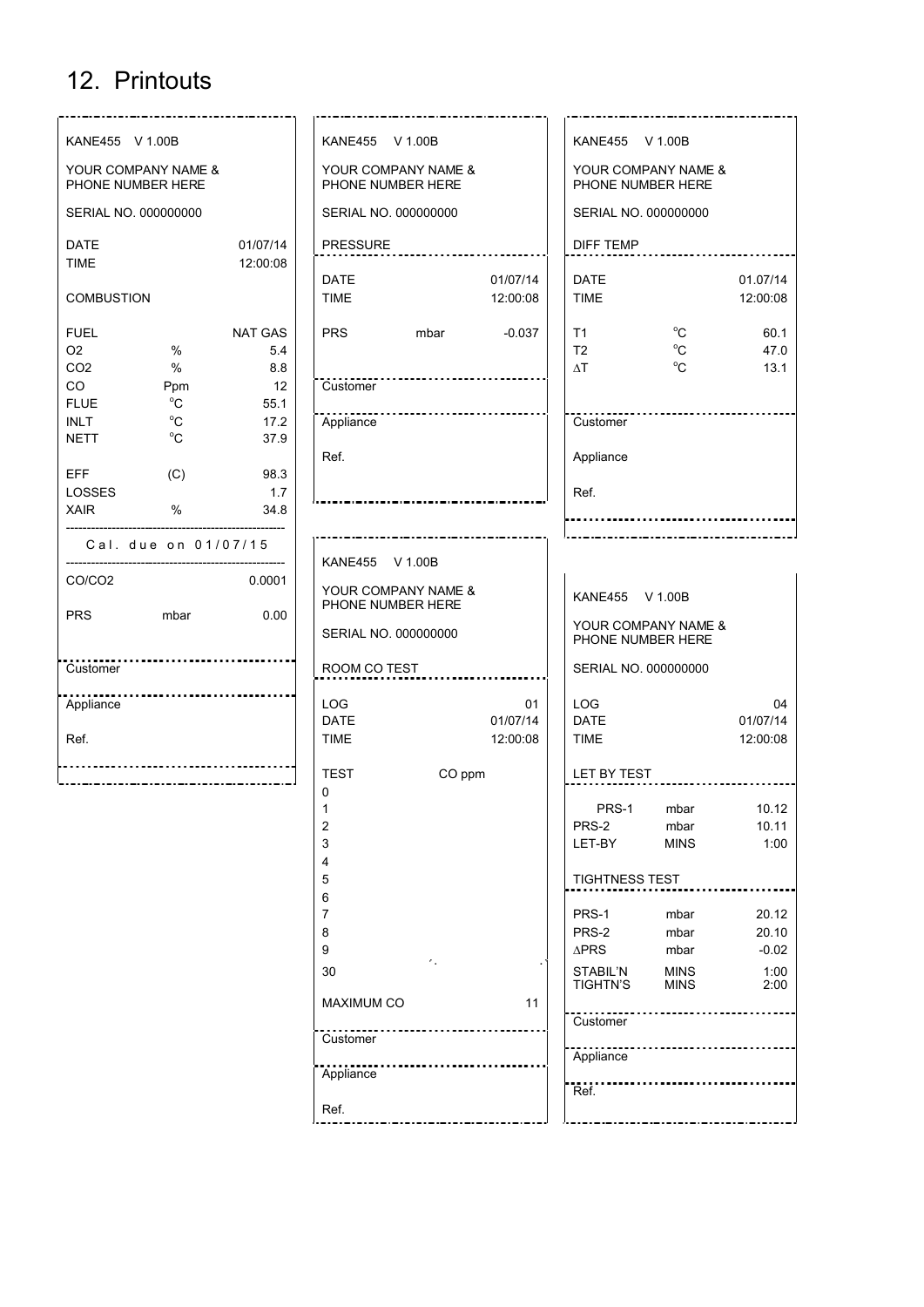### **PRODUCT REGISTRATION**

Please complete, detach and return to: Kane International Ltd Kane House, Swallowfield, Welwyn Garden City, Hertfordshire, AL7 1JG

| <b>Your Details</b>   |  |  |  |  |
|-----------------------|--|--|--|--|
| Name:                 |  |  |  |  |
| Job Title:            |  |  |  |  |
| <b>Company Name:</b>  |  |  |  |  |
| Company Address 1:    |  |  |  |  |
| Address 2:            |  |  |  |  |
| Town/City:            |  |  |  |  |
| County:               |  |  |  |  |
| Postcode:             |  |  |  |  |
| Country:              |  |  |  |  |
| <b>Phone Number:</b>  |  |  |  |  |
| Fax Number:           |  |  |  |  |
| Mobile Number:        |  |  |  |  |
| <b>Email Address:</b> |  |  |  |  |

| <b>Product Details</b><br>Note: Proof of Purchase may be required for warranty claims.                     |                |  |  |  |
|------------------------------------------------------------------------------------------------------------|----------------|--|--|--|
| Date Purchased:<br>as numbers (28.01.14):                                                                  |                |  |  |  |
| <b>Purchased From:</b>                                                                                     |                |  |  |  |
| Model Number:                                                                                              | <b>KANE455</b> |  |  |  |
| <b>Product Serial Number:</b><br>located on the rear product label<br>beneath the protective rubber sleeve |                |  |  |  |

 $\frac{1}{2}$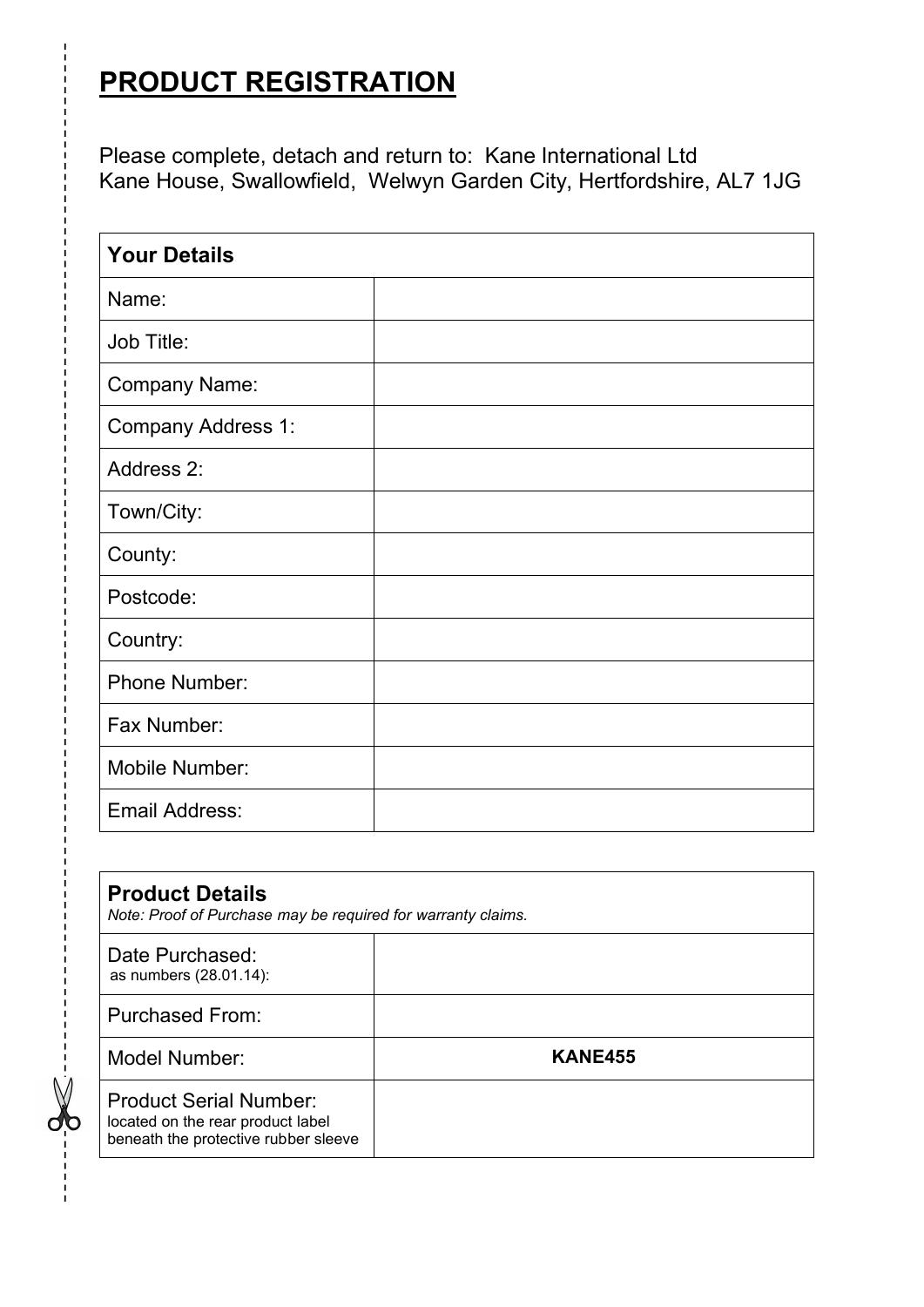| Why did you buy a Kane Product?        |                                                                                               |                                                          |  |  |  |  |
|----------------------------------------|-----------------------------------------------------------------------------------------------|----------------------------------------------------------|--|--|--|--|
|                                        | $\Box$ Our Fixed Price Servicing Programme<br>□ Dealer Recommendation                         |                                                          |  |  |  |  |
| What brand was your previous analyser? |                                                                                               |                                                          |  |  |  |  |
| How did you hear about Kane?           |                                                                                               |                                                          |  |  |  |  |
|                                        | <b>Trade Counter</b><br>$\Box$<br>□ Previous Owner<br>$\Box$ Internet Search<br>$\Box$ Other: |                                                          |  |  |  |  |
|                                        |                                                                                               |                                                          |  |  |  |  |
| □<br>□<br>□<br>$\Box$<br>$\Box$        | □<br>□<br>□<br>□<br>□                                                                         | <b>Hardly Ever</b><br>ப<br>□<br>□<br>□<br>$\Box$<br>□    |  |  |  |  |
|                                        | Often<br>$\Box$                                                                               | $\Box$ Previous Owner<br>$\Box$ Other:<br>Sometimes<br>□ |  |  |  |  |

Your feedback is important to us, please add any additional comments you would like to make with regard to your recent Kane purchase:

Thank you for completing this survey. All the information we have collected is confidential. We do not sell or share data with any other company or organisation.

do<br>|<br>|